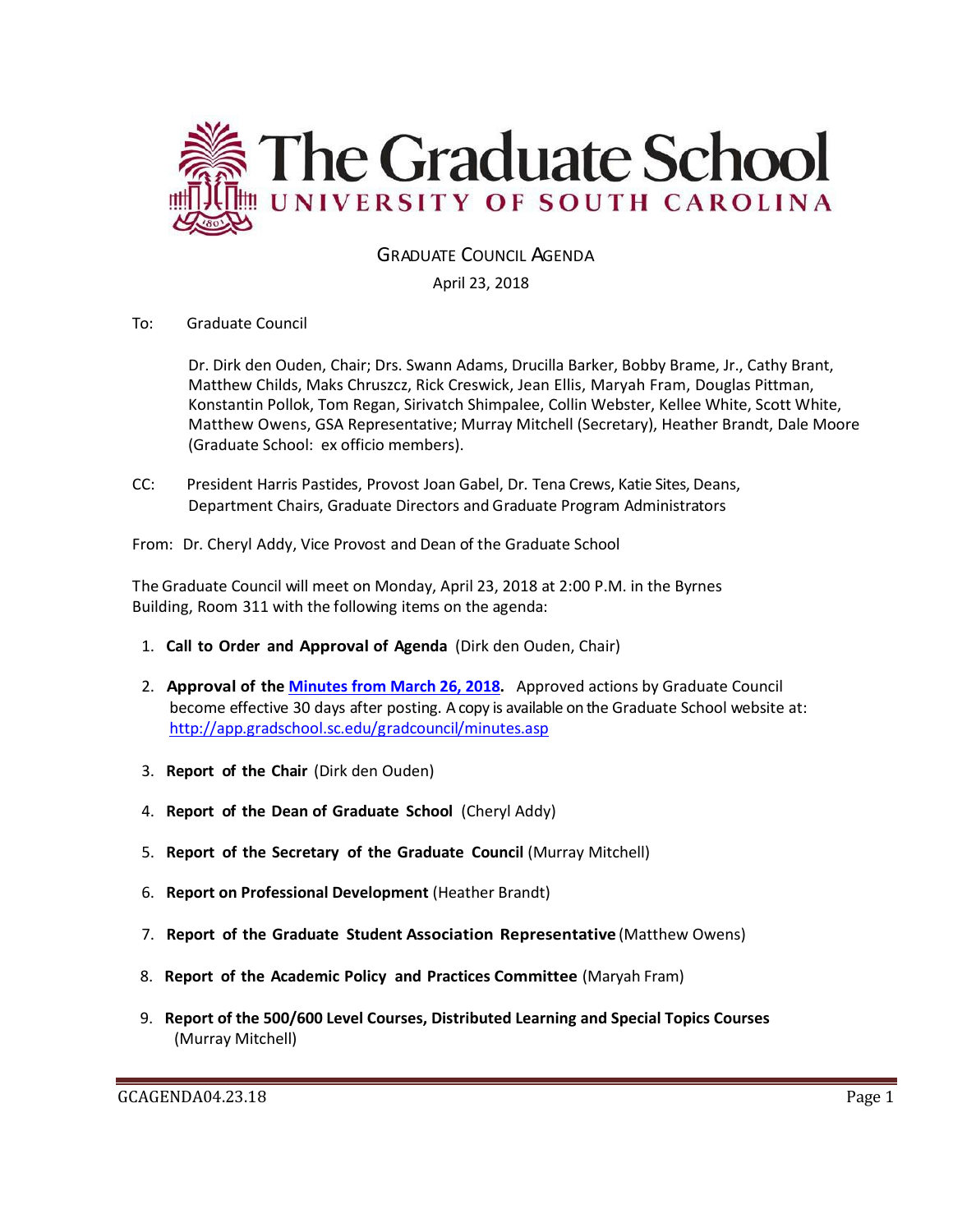This report is presented to Council for informational purposes only; no action is necessary.

### **500/600 Level Courses**

**ANTH 518** (3) Visual Cultures (Course Change Proposal: Fall 2019) **EDEX 643** (3) Social/Emotional Development and Guidance for Young Children with Developmental Delays (New Course Proposal: Spring 2018) **ELECT 540** (3) Nanotechnology (Delete) **ELECT 561** (3) Advanced Electromagnetics (Delete) **ELECT 562** (3) Wireless Communications (Course Change Proposal: Fall 2019) **ELECT 573** (3) High Speed Digital Systems (Delete) **ELECT 575** (3) Advanced Electronics (Delete) **ELECT 580** (3) Audio Engineering (Delete) **ELECT 581** (3) Physics of Semiconductor Devices (Delete) **ENGL 550** (3) Advanced English Grammar (Course Change Proposal: Fall 2019) **PEDU 575** (3) Physical Education for the Classroom Teacher (Course Change Proposal: Fall 2019) **PHYS 546** (3) Introduction to Astrophysics (New Course Proposal: Fall 2018)

### **Distributed Learning Proposals**

**EDEX 643** (3) Social/Emotional Development and Guidance for Young Children with Developmental Delays (New Course Proposal: Spring 2018).

## **Special Topics Courses**

**ANTH 791** (3) Global Capitalism, Gender and Debt. (Fall 2018). **BADM 790** (3) Contemporary Topics in Power Systems (Summer 2018) **COMD 710** (3) Autism (Fall 2018) **COMD 710** (3) Counseling in Speech-Language Pathology (Fall 2018) **CRJU 591** (3) Adolescent Mentoring (Fall 2018) **ECIV 790** (3) Advanced Composite Materials for Civil Structures (Fall 2018) **EMCH 561** (3) Introduction to Image Processing (Summer 2018) **EMCH 561** (3) Introduction to Nuclear Safeguards (Summer 2018) **ENGL 566** (3) The South on Screen (crosslist with FAMS 566 – Fall 2018) **ENGL 739** (3) Minority Affect (Spring 2018) **EPID 894** (1) Breast Cancer Disparities (Summer 2018) **EXSC 555** (3) Motor Behavior in Daily Life I – Behavioral Approaches (Fall 2018) **EXSC 555** (3) Perceptual-Motor Development in Young Children (Fall 2018) **EXSC 555** (3) Physical Activity, Exercise, and Neuro-cognition Across the Lifespan (Fall 2018) **FAMS 566** (3) The South on Screen (crosslist with ENGL 566 – Fall 2018) **HIST 700** (3) Digital History: Methods and Professional Issues (Fall 2018) **HSPM 791** (3) Introduction to Health Policy (Fall 2018) **JOUR 599** (3) Atlanta Public Relations Experience (Summer 2018) **JOUR 790** (3) Corporate Social Responsibility (Fall 2018)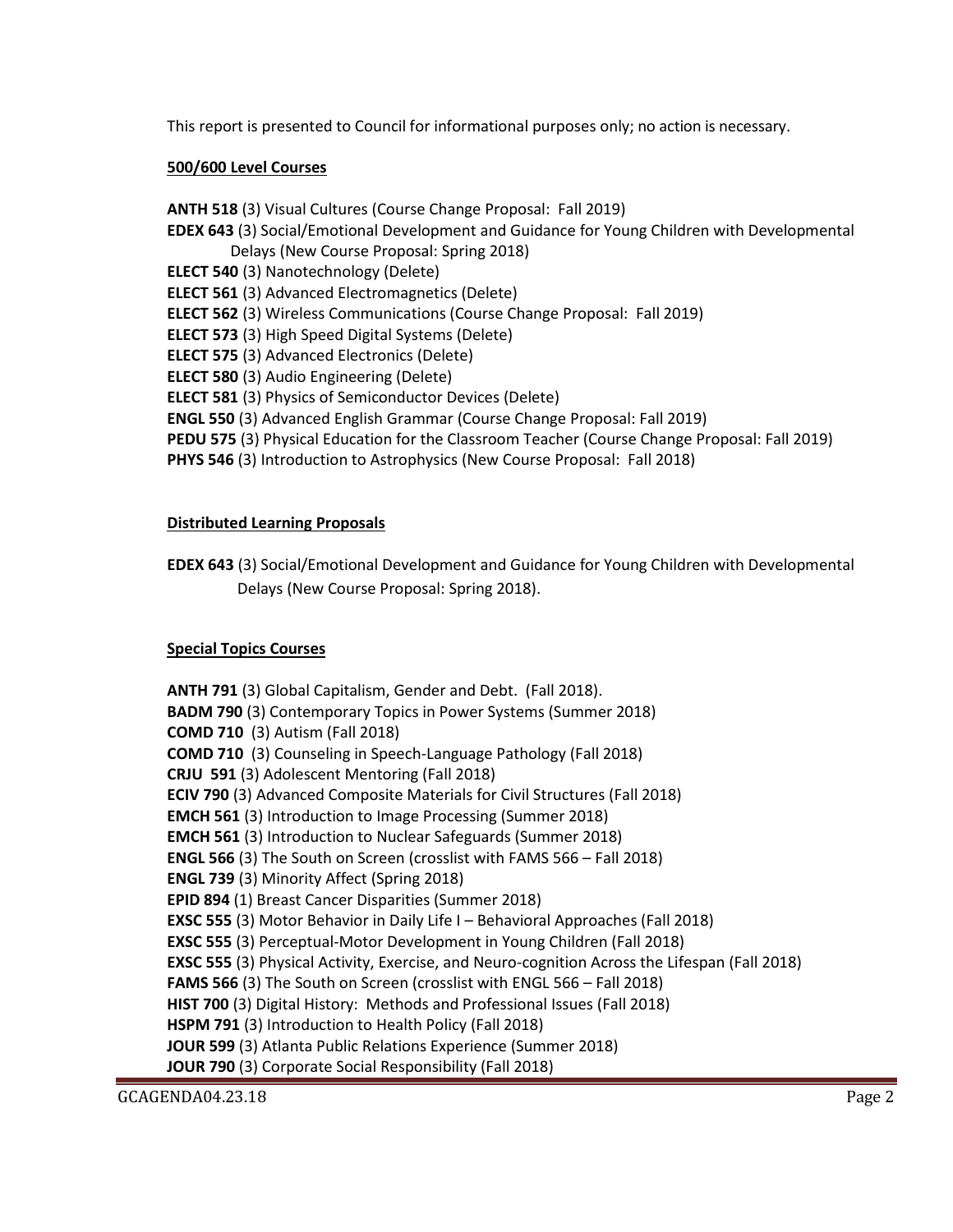**MUSC 726** (3) Counterpoint of J.S. Bach (Summer 2018) **MUSC 726** (3) Theories of Rhythm and Meter (Fall 2018) **MUSC 744** (3) Britten and the English Musical Past (Fall 2018) **MUSC 744** (3) Film Music (Fall 2018) **SOWK 768** (3) Crisis Intervention (Summer 2018 – Session 3S1) **SOWK 768** (3) Crisis Intervention (Summer 2018 – Session 3S2) **SOWK 768** (3) Crisis Intervention (Fall 2018) **SOWK 768** (3) Grant Writing (Fall 2018) **SOWK 768** (3) Psychodiagnostics (Summer 2018 – Session 3S1) **SOWK 768** (3) Psychodiagnostics (Summer 2018 – Session 3S2) **SPTE 590** (3) Atlantic Coast Tournament Operations (Summer 2018) **SPTE 590** (3) Baseball and Middle America (Summer 2018) **SPTE 590** (3) The History of the Sport Business (Summer 2018) **SPTE 590** (3) Advanced Live Entertainment Management (Fall 2018) **SPTE 590** (3) Analytics in Sport and Entertainment Management (Fall 2018) **SPTE 590** (3) Big Data and Analytics in HRSM (Fall 2018) **SPTE 590** (3) Communication in Sport (Fall 2018) **SPTE 590** (3) eSports (Fall 2018) **SPTE 590** (3) The Future of Sports, Entertainment, and Venues (Fall 2018) **SPTE 590** (3) The Summer Olympic Games (Fall 2018) **WGST 796** (3) Global Capitalism, Gender and Debt. (Fall 2018).

#### 10. **Associate Graduate Faculty Nominations** (Murray Mitchell)

| Name:    | Claudia Grillo (PhD)                   |
|----------|----------------------------------------|
| Program: | School of Medicine, Basic Science Unit |
| Term:    | Spring 2018 - Spring 2024              |
| Name:    | Catherine Gutshall (DNAP)              |
| Program: | School of Medicine, Basic Science Unit |
| Term:    | Spring 2018 - Spring 2024              |
| Name:    | Kevin LeBlanc (PhD)                    |
| Program: | School of Medicine, Basic Science Unit |
| Term:    | Spring $2018 -$ Spring 2024            |
| Name:    | Gerardo Piroli (PhD)                   |
| Program: | School of Medicine, Basic Science Unit |
| Term:    | Spring 2018 - Spring 2024              |
| Name:    | L. Britt Wilson (PhD)                  |
| Program: | School of Medicine, Basic Science Unit |
| Term:    | Spring 2018 - Spring 2024              |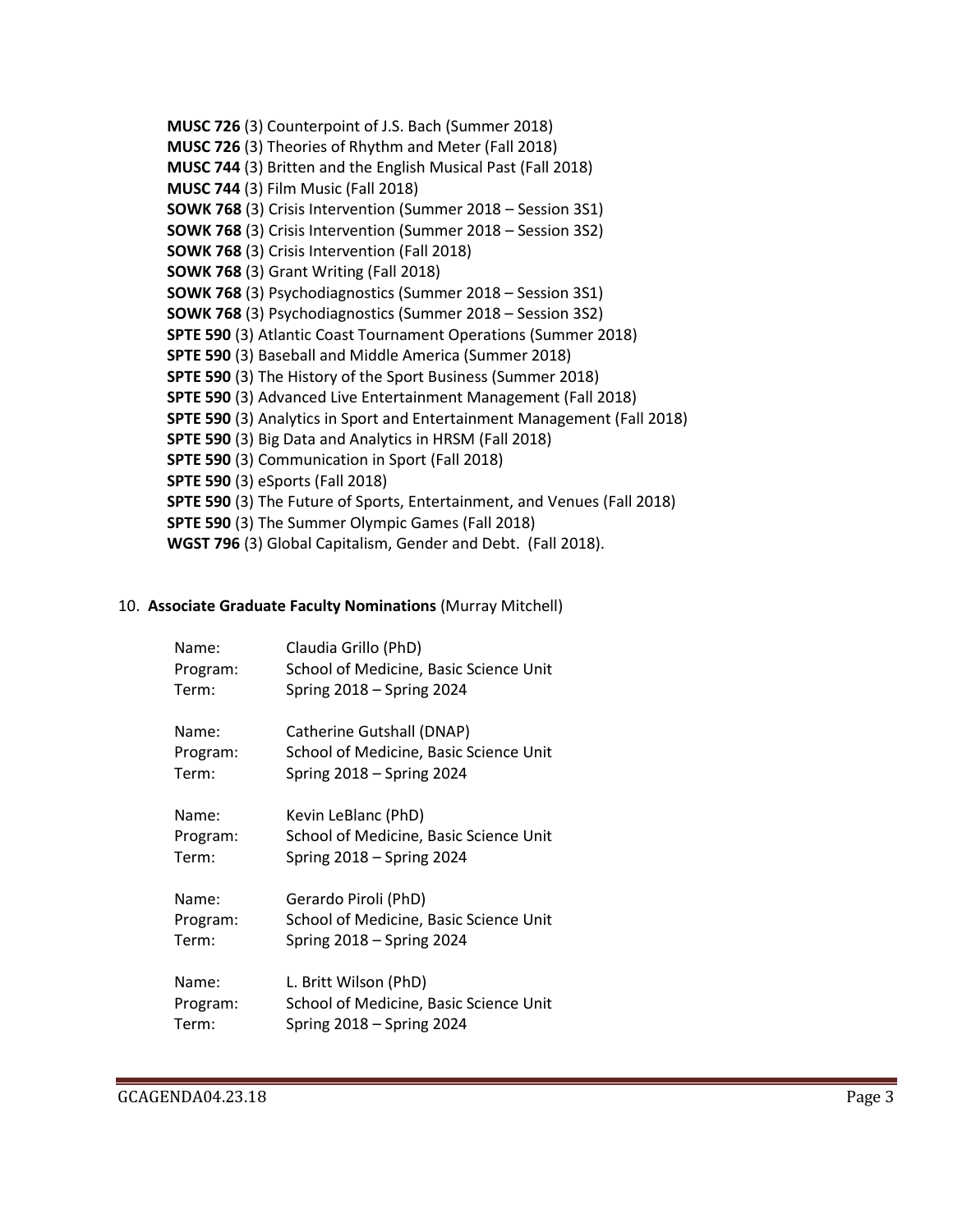## 11. **Fellowships and Scholarships Committee** (Scott White)

#### 12. **Report of Science, Math, and Related Professional Programs Committee** (Rick Creswick)

Below is a list of proposals reviewed by the Committee. Each curricular action can be viewed at this Public Agenda review site:

### <https://www.sc.edu/programproposal/agenda/?id=45&code=GCO>

At this Public Agenda link, the individual proposals are not live-linked, but agenda items are listed in alphabetical order. To view the full proposals, GC members and Committee Chairs still need to go to the Committee Review site, and filter for "Committees", then for the "Committee" called "Added to Grad Council agenda."

- **BIOS 754** (3) Discrete Data Analysis, Public Health, CCP: Fall 2019
- **BIOS 759** (3) Biostatistical Methods for Rates and Proportions, Public Health, CCP: Fall 2019
- **BIOS 760** (3) Biostatistical Methods in Clinical Trials, Public Health, CCP: Fall 2019
- **BIOS 765** (3) Research Design in the Biomedical Sciences, Public Health, CCP: Fall 2019
- **BIOS 775** (3) Biostatistical Aspects of Bioinformatics, Public Health, CCP: Fall 2019
- **BIOS 820** (3) Bayesian Biostatistics and Computation, Public Health, CCP: Fall 2019
- **BIOS 822** (3) Statistical Methods in Spatial Epidemiology, Public Health, CCP: Fall 2019
- **BIOS 825** (3) Multivariate Biostatistics, Public Health, CCP: Fall 2019
- **COMD 504** (3) Introduction to Speech Science and Acoustic Measurement, Public Health, CCP: Fall 2019
- **COMD 754** (3) Aural (Re)Habilitation of Children and Adults, Public Health, CCP: Fall 2019
- **HPEB Major / Degree Program**, MSPH in Health Promotion, Education, and Behavior, Public Health, Terminate a Program: Fall 2019
- **HPEB Major / Degree Program**, DrPH in Health Promotion, Education, and Behavior, Public Health, Terminate a Program: Fall 2019

## 13. **Report of the Humanities, Social Sciences, Education, and Related Professional Programs Committee** (Cathy Brant)

Below is a list of proposals reviewed by the Committee. Each curricular action can be viewed at this Public Agenda review site:

#### <https://www.sc.edu/programproposal/agenda/?id=45&code=GCO>

At this Public Agenda link, the individual proposals are not live-linked, but agenda items are listed in alphabetical order. To view the full proposals, GC members and Committee Chairs still need to go to the Committee Review site, and filter for "Committees", then for the "Committee" called "Added to Grad Council agenda."